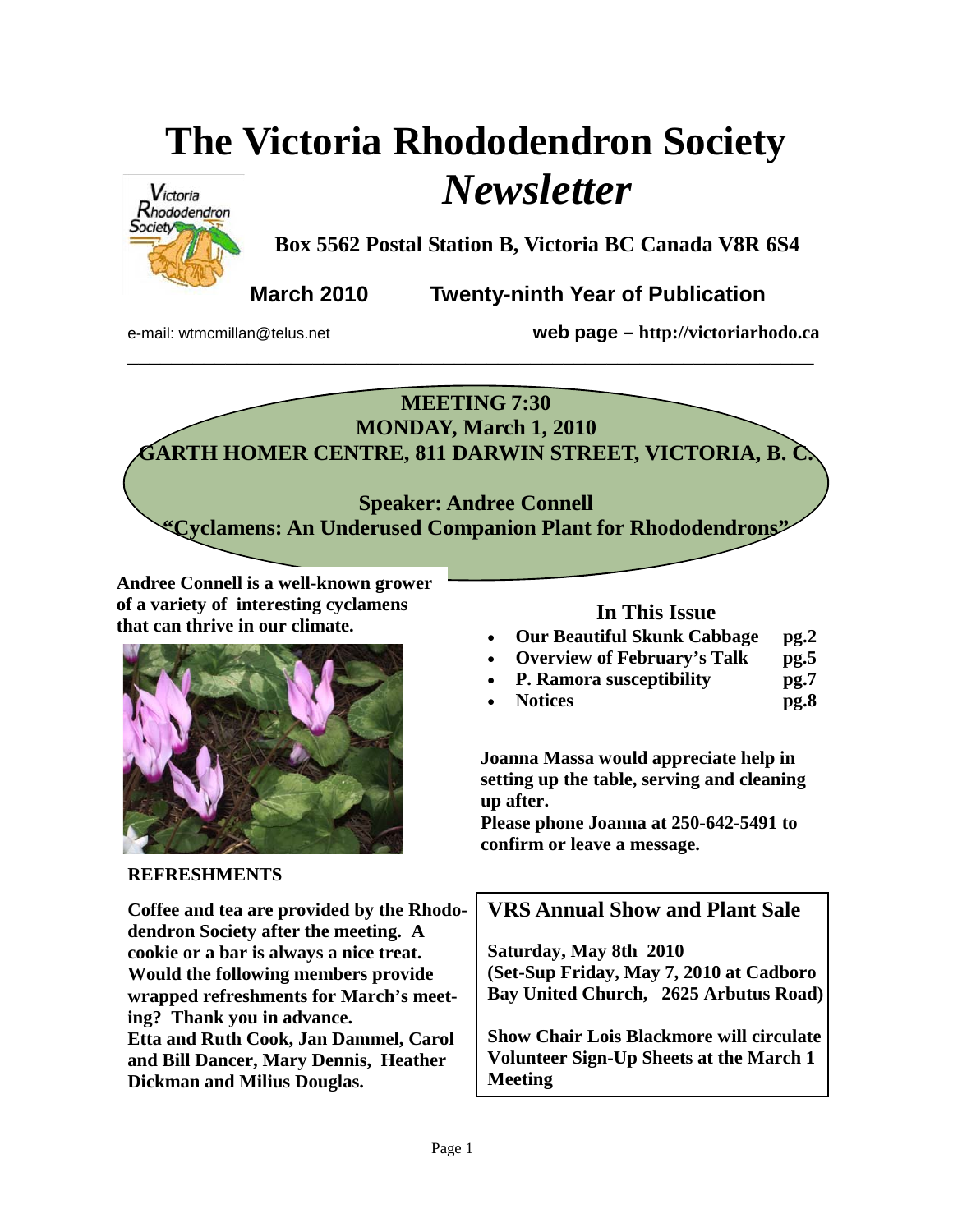#### **VICTORIA RHODODENDRON SOCIETY BOARD**

President:

**Jacqueline Bradbury** 250-389-1379 jacqbradbury@shaw.ca 2nd Vice President: **Karen Morrison** 250-477-8281 bkmorrison@shaw.ca Past President: **Bill McMillan** 250-478-3515 wtmcmillan@telus.net Treasurer: **Ann Widdowson** 250-479-9167 awiddowson@shaw.ca Secretary: **Theresa McMillan** 250-478-3515 tkmcmillan@gmail.com Members-at-Large: **Peter Barriscale** 250-385-3950 pbarris@shaw.ca **Lois Blackmore** 250-478-6615 loisb@shaw.ca **Carolyn Marquardt** 250-477.8387 tonymarquardt@shaw.ca **Calvin Parsons** 250-385-1970 waterlily@shaw.ca **Gareth Shearman** 250-385-4302 shearman@victoria.tc.ca

#### **Newsletter Committee:**

Bill McMillan 250-478-3515 Theresa McMillan 250-478-3515 Linda Gilmore 250-642-2256 Joyce Whittle 250-656-7313 Calvin Parsons 250-385-1970

#### **Website:**

Arthur Ralfs 250-337-5818 Bill McMillan 250-478-3515 Calvin Parsons 250-385-1970

#### **OUR BEAUTIFUL SKUNK CABBAGE**

Oddthoughts 9

By M.J. Harvey

One of the truly great plants of British Columbia is the skunk cabbage, *Lysichiton americanum*. It got its rather insulting common name by accident. This came about because

early explorers on the east coast of North America had come across an aroid plant in swamps from Nova Scotia to Georgia with small, ground-hugging brown and greenish striped flowers that gave off a really bad smell of putrid flesh.



The smell is actually useful *Lysichiton americanum*  to the plant because when it

flowers in very early spring there is a shortage of pollinating insects. The fake carrion-type of smell it gives off attracts flies, which are highly mobile strong fliers, which distribute



the pollen. It is of course pure deception and yes, plants do tell lies. To ensure a good volatilization of the, ahem, perfume, the spadix heats up by a biochemical reaction. This heat will also melt any snow covering the inflorescence.

*Symplocarpus* 

Having discovered a black and white striped animal in the same region, European explorers badly transliterated the Abnaki name as 'skunk' and putting two and two together called the plant 'skunk cabbage' - *Symplocarpus foetidus*.

On the west coast, from Alaska to California, is an unrelated (apart from being another ar- *(Continued on page 3)*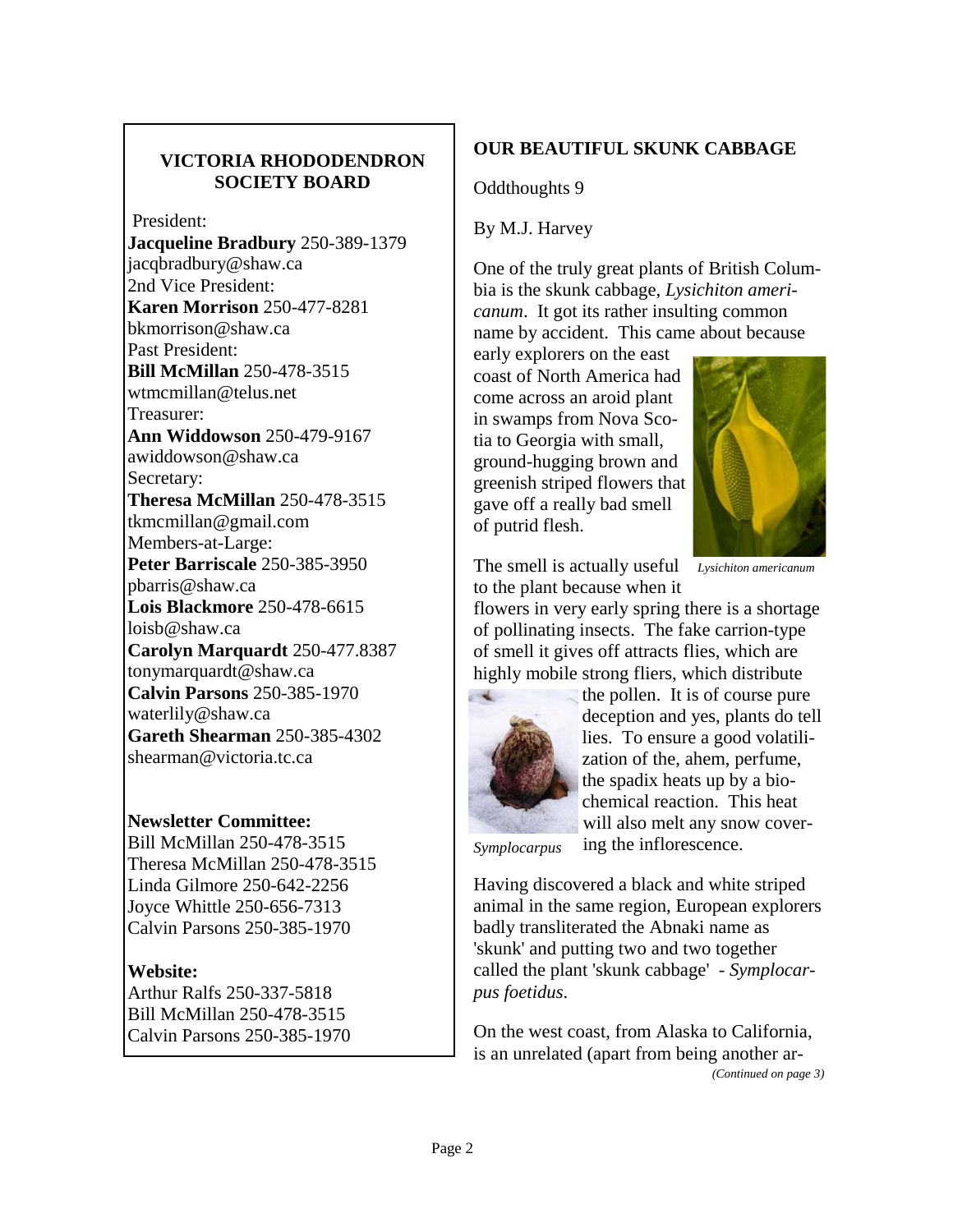oid) swamp plant but, remembering the east coast species, the early explorers gave it the knee-jerk name of western skunk cabbage. "What is in a name? A rose by any other name would smell as sweet". Oh yeah! Are we affected by a name? You bet! Many people would grow it if it had a more appealing name.

The problem with the name skunk cabbage is that it is instantly memorable. When telling someone what it is you don't have to repeat it. I once wrote a joke article for the Hardy Plant Group proposing that the name should be changed to 'marsh candles'. This is possibly a better name but of course was a non-starter.

By contrast the genus name is charming. *Lysichiton* is from Greek *lysis*, shedding or spreading, and *chiton*, cloak. I like to think of the plant as a Walter Raleigh type, gallantly throwing its yellow cloak, the spathe, in front of the woodland fairies, naiads no doubt, to prevent their feet getting muddy. Incidentally I looked up the name derivation in *Dictionary of Plant Names* by Allen Coombes—we were at Kew together.

Having spent 27 years on the east coast I am familiar with the eastern skunk cabbage and I can tell you that when I came here I was very impressed by the west coast plants - favorably impressed I must emphasize. It is a much more statuesque, garden-friendly species. This opinion is borne out by its reception on other continents. Most of the great estates in the UK have it and are proud of it. I have also seen it used effectively in New Zealand whose damp climate suits it better than Australia, excepting Tasmania. But if you were born in British Columbia I know that you are reading this with an expression of disgust or disbelief on your face. Like our musicians, plants have to go elsewhere

to get recognition.

And the smell. It is nothing like the east coast species - very mild. I have had friends with dogs that smelt worse - the dogs not the friends. The reason? The western plant is pollinated by mosquitoes. Mosquitoes are attracted by carbon dioxide and slightly sweaty body-odors, not dead deer. But a skunk cabbage is a skunk cabbage is a skunk cabbage - don't expect any British Columbian to approve.

But grace is at hand. There is another species, very closely related, very similar, smaller overall and with pure white flowers. Look west, way, way west to eastern Siberia and northern Japan especially along streams running off the mountain wilderness and

volcanoes of the Kamchatka Peninsula - one of the greatundervisited places on Earth. This is *L. camtschatcensis* and



my copy of *Perennials* by Phillips and Rix, says 'Flowers sweetly scented'. Lysichiton camtschatcensis

Now I have been accused of having a onetrack mind. Being a geneticist I immediately want to make the hybrid. In fact the hybrid is already well known since it crops up spontaneously where the two species are cultivated together. For instance on a Magnolia Society trip my wife and I were shown the hybrid at Chyverton in Cornwall by the owners. The two species had been planted by the stream at least a century ago and the hybrids stood out of the shallow stream bed as slightly taller plants with intermediate cream-coloured spathes.

*(Continued on page 4)*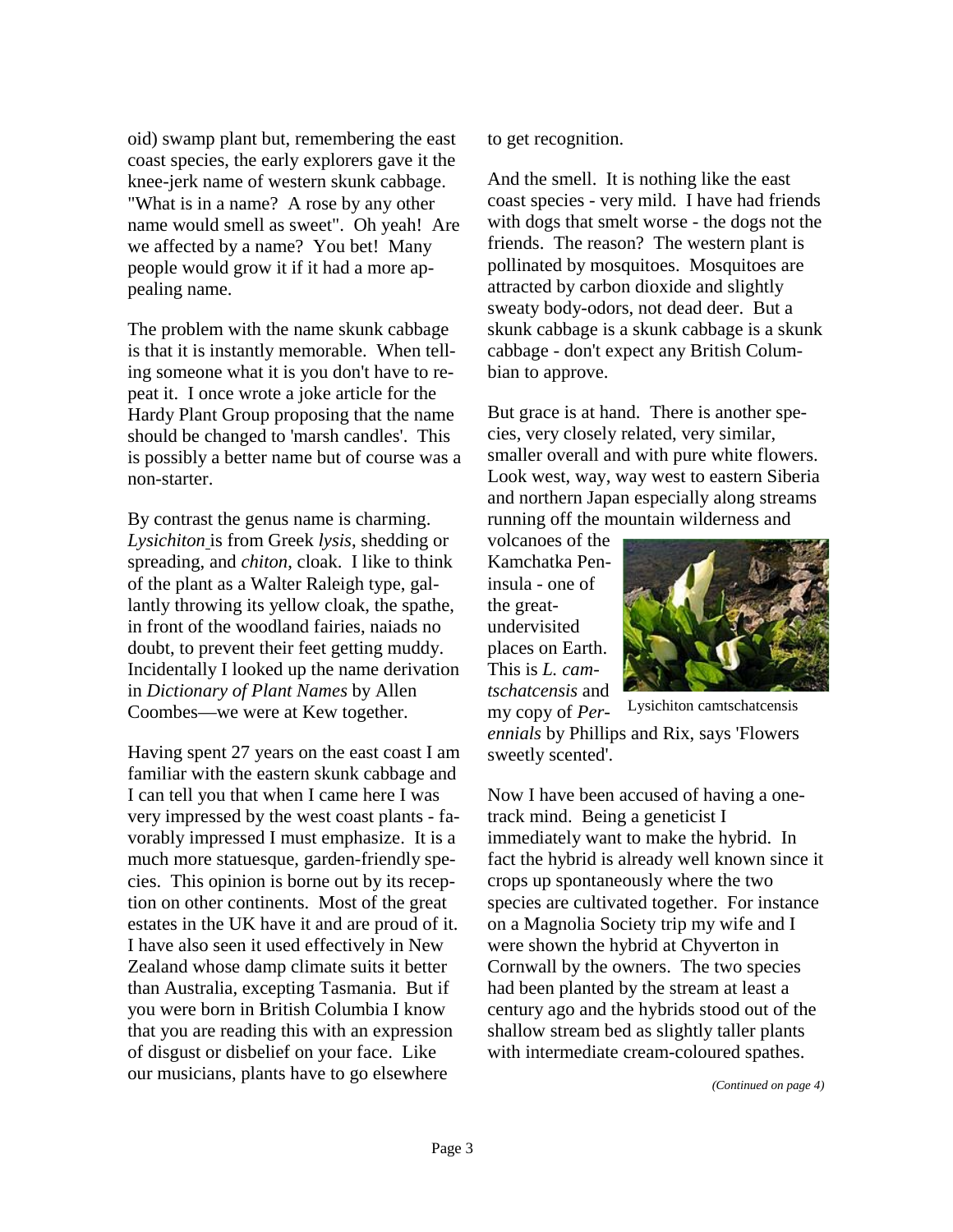At the time, we lived in Sooke with the Veitch Creek running across the property. We had the native yellow plants by the hundreds. To make hybrids the problem was thus to get the white one. Seedlings, available at Fraser's Thimble Farm would take several years to flower. Fortunately, one of our local expert gardeners, Carmen Varcoe, had the white species growing in her garden and was willing to allow me to get pollen from it and also to use it as a seed source. I ended up attempting reciprocal crosses, putting pollen of the yellow species on stigmas of the white one, and white pollen on yellow stigmas.

Readers should understand that making hybrids is a very speculative enterprise. The chances of ending up with hybrid seedlings are low. Normal tricks in making hybrids involve bringing the plants into an insectfree greenhouse and removing the stamens before any pollen is shed. These lessen the chance of self-pollination. In this case neither were possible; the rhizomes are attached to enormous masses of roots held down by a high-suction swamp, and the individual unit flowers are tiny things compressed together on the spadix with the anthers hidden below the surface.

I ended up taking an unopened spathe of *americanum* and smearing pollen of *camtschatcense* on the projecting tiny knobs of the stigmas. I covered the whole thing with a paper bag se-



Lysichiton camtschatcense

cured with a rubber band. The white flowers in Carmen's garden were treated in a similar but reciprocal manner. After about ten days the anthers on the yellow flowers burst out and shed surprisingly large amounts of pollen, which blew about and of course covered the previously pollinated stigmas. What had resulted? I had no idea - I was just winging it. This is 'Hail Mary' hybridization.

Luck, I think, was on my side. Apparently the stigmas mature first (protogyny), then pollen tube grows down the style and fertilizes the egg. After this has happened the pollen is shed but by then it is too late to result in self-pollination. But I was not to know this for at least six years, when the first seedlings flowered. So making hybrids is a form of gambling, but at least it is cheaper than the casino.

In 2000 I got several dozen seeds, stratified them over winter in damp peaty soil and got good but irregular germination in 2001. Unfortunately there are no leaf characteristics to detect whether they were hybrid or selfed seedlings so I just kept on growing them.

I donated seedlings from Carmen's *camtschatcensis* to Hatley, Finnerty and Abkhazi gardens. The idea was that the plants would look good if they were hybrids, but if they were not hybrids they would still look good because they would be white. The Abkhazi plant died but several at Finnerty were planted by Rhonda Rose on the far side of the long pond at the water's edge and have done magnificently. Go see them in spring. The flowers are pretty much white so I was afraid they were pure *camtschatcensis* but their size is so huge that they are probably hybrids.

Plants from the Sooke yellow plant I variously sold, gave away or planted alongside the Veitch Creek. The property was sold before they flowered so what resulted is not known. I saved one plant for our new garden where it is in the corner of a small pond but has not flowered yet.

*(Continued on page 5)*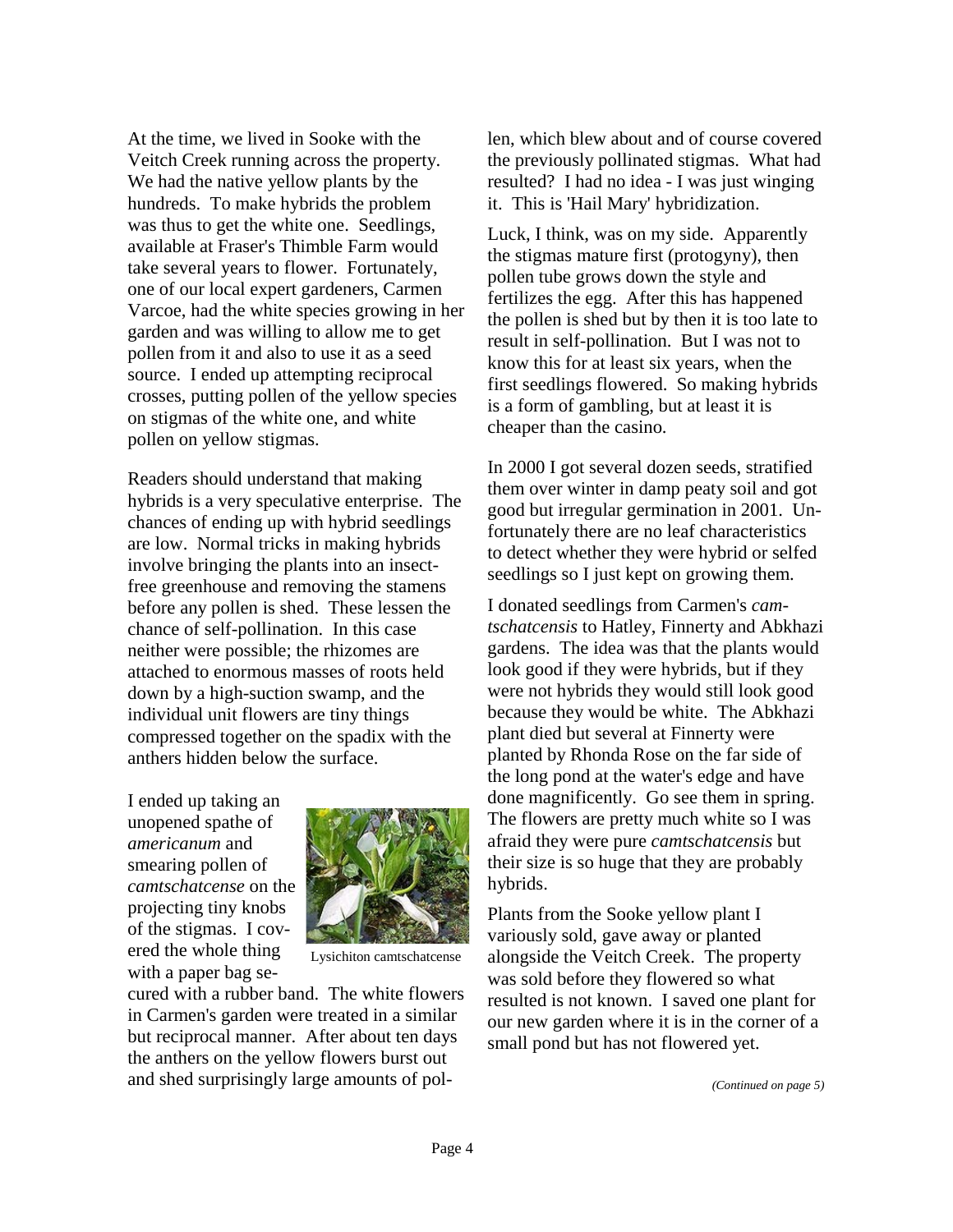Anyone brave enough to risk opprobrium by planting a skunk cabbage needs a damp spot although I have thought of sinking a halfbarrel or a plastic tub in the ground to maintain a local wet habitat. Bear in mind that these are large plants whose leaves grow to over a metre long by late summer. So you either make it a feature plant of part of your garden or you hide it away in a corner. Be bold, think 'beautiful marsh candles'.

#### **An Overview of February's Talk**

In this part of the world there is no bet**ter example of garden longevity than one that lives on at Marble Bay on Cowichan Lake, nor one that has given so much plant material to gardens elsewhere.** 

• This was the topic of Leslie Drew, VRS member and writer on B.C. historical subjects, speaking at the February meeting on "The Enduring Garden of the Stokers and the Simpsons." She said the garden has survived for more than a hundred years because the two couples who made it, keen naturalists, knew what they were doing, had an ideal location, and because a lot of other people cared. In addition: "Because the property has been protected under University of Victoria ownership and looked after so well by Roger Wiles, the caretaker, the garden stays beautiful in its own timeless way, and endlessly fascinating."

Tracing the steps in development, she said the garden was started by Lt. Col. Dr. Richard Stoker and his wife Susan, about 1900, as a native plant collection. They had been plant hunters in northern India during the 25 years Dr. Stoker served in the British Army's Indian Medical Service, and explored from hill stations into higher ranges of the Himalayas

in search of botanical treasures. They came to the Cowichan at just over 50 years of age, had a winter home built on Quamichan Lake, and their summer home at Marble Bay. Each autumn on hunting trips into the mountains, Dr. Stoker collected seed for his wife to dry and package – or brought home plants for the garden. Susan Stoker gradually began circulating seed of Island and B.C. wildflowers to botanical institutions and private collectors around the world. She was later credited with having introduced several species into cultivation in the British Isles. She also depicted wildflowers in paintings and on porcelain.

In 1914 a much younger couple settled in a floathouse in a corner of the Stoker property – George Buchanan Simpson and his wife Suzanne, French-born and educated in England. The two couples got along well;, the women especially formed a close friendship. Before long, the Simpsons decided to start a specialty nursery of the world's rarer alpine plants, species iris, hardy primulas, bulbs, species rhododendrons and rare hardy flowering shrubs. In addition to cold frames they had a small ornamental garden of their own, partly a testing ground for exotics. The timing was right; rock gardens were extremely popular in the United States, and newly-discovered flowering plants much in demand.

Susan Stoker's original collection, in rock pockets with a central pond stocked with aquatics, was much admired by visitors in the early 1920s, better known outside the region than within. A few years later, old age forced the Stokers to live year-round at their Quamichan Lake home, and for a time the Simpsons probably looked after their garden as best they could, while missing their great friends.

In 1934, the Simpsons themselves decided to sell their Marble Bay Alpine Plant Nursery,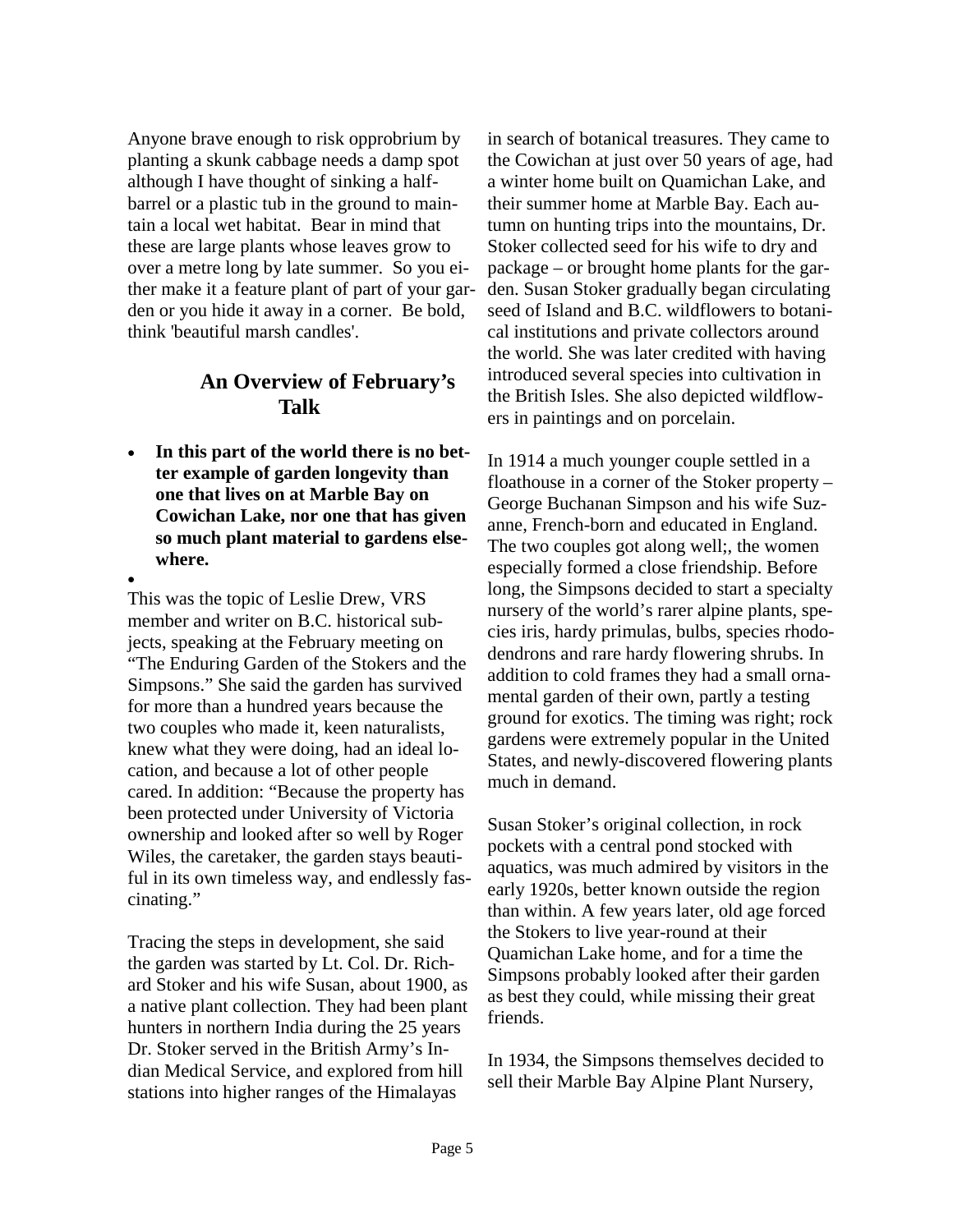all 4,000 plants, some species rhododendrons among them, and go off to France. The buyers were Ted and Mary Greig of Royston, up-Island on the east coast, who had an alpine plant nursery. Mary Greig was reluctant to take the species rhododendrons, but Buchanan Simpson was persuasive. The alpines did not fare well in their new sea-level environment, but the rhodos flourished. The Greigs subsequently changed their focus. Before long, their nursery became the first in B.C. to specialize in rhododendrons, and Mary Greig started hybridizing. This nursery's sale to the Vancouver Parks Board in 1966 resulted in major public plantings that survive to this day.

In 1938, the Simpsons returned from abroad and, as luck would have it, were able to buy the former Stoker property with its old-growth forest, log house, beach and historic garden. Prohibited under sale terms from competing with the Greigs, they could now garden for their own enjoyment and study, and concentrate on rhododendrons. They removed Scotch broom, and greatly enlarged the Stokers' native plant garden. Mary Greig contributed rhodos, and they moved abundant seedlings from their old nursery garden.

In 1966, by then widowed and, like the Stokers, childless, Suzanne Simpson gave the entire property to UVic, provided she could spend the rest of her life there. In 1974, after her death, the university designated the property as the Jeanne S. Simpson Field Studies Resource Centre. Most of the rhododendrons were moved to UVic where they made the foundation for the Finnerty Garden.

To this day the Stoker-Simpson garden features a bank of giant rhodos at the back and in front an azalea dell where examples of *Mollis* azaleas and the species *luteum* form a colourful mass in spring.



ciate any leads to photos of the Stoker garden or the enlarged Stoker-Simpson garden from the 1920s to 1960s. Buchanan Simpson was active in naturalists' circles in the 1920s, and any leads to correspondence would be welcome). Contact Leslie by email, sahtlamrise@shaw.ca, or mail 4491 Creighton Rd., Duncan, B.C., V9L 6J7.

### **V.I.R.A.G.S. Show and Sale in March**

The Vancouver Island Rock and Alpine Garden Society's 2010 annual Spring show and sale will be held at Cadboro Bay United Church, 2625 Arbutus Road, Victoria, BC, on Friday, March 26 from 1pm to 8pm and on Saturday, March 27 from 9am to 4pm

Every spring everywhere bulbs and other plants



Azalea *luteum*

pop up, some unidentified, all vivid reminders of days long ago when this place was famous for rare native plants. Rhodo-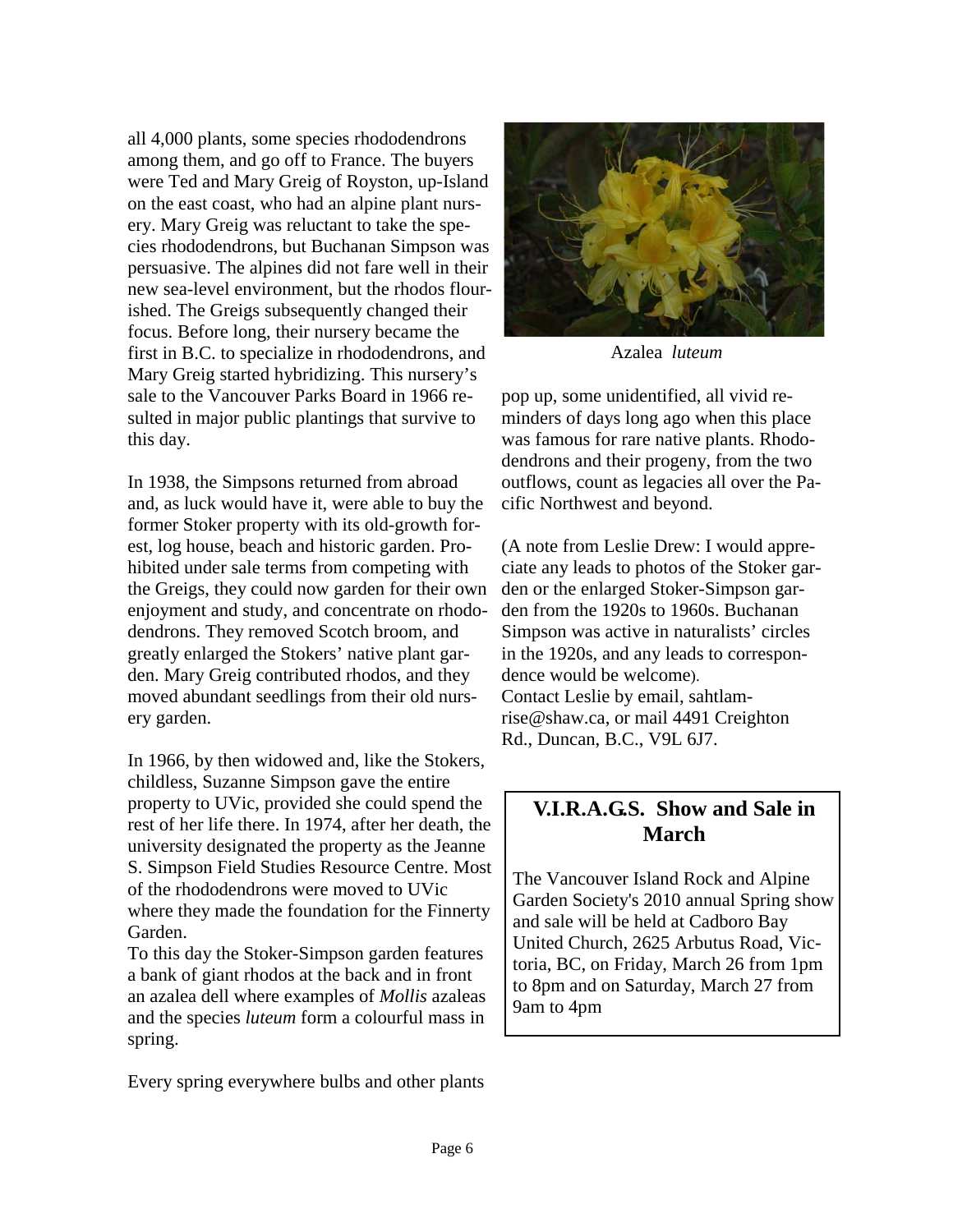| <b>Species</b>              | risk           |
|-----------------------------|----------------|
| keiskei                     | $\mathbf{1}$   |
| arboreum                    | $\overline{1}$ |
| griffithianum               | $\overline{1}$ |
| mallotum                    | $\overline{1}$ |
| edgeworthii                 | $\overline{1}$ |
| macabeanum <sup>**</sup>    | $\overline{1}$ |
| campylogynum                | $\overline{1}$ |
| racemosum                   | $\overline{1}$ |
| sinogrande                  | $\overline{1}$ |
| williamsianum               | $\overline{1}$ |
| roxianum                    | $\overline{1}$ |
| maximum                     | $\overline{1}$ |
| degronianum ssp.            | $\overline{1}$ |
| moupinense                  | $\overline{1}$ |
| $b$ ureavii                 | $\overline{1}$ |
| calostrotum                 | $\overline{1}$ |
| orbiculare                  | $\overline{1}$ |
| sutchuenense                | $\overline{1}$ |
| impeditum 1 rex             | $\overline{1}$ |
| strigillosum                | $\overline{1}$ |
| forrestii                   | $\overline{1}$ |
| barbatum                    | $\overline{1}$ |
| calophytum                  | $\mathbf{1}$   |
| lacteum                     | $\overline{1}$ |
| $\overline{\text{decorum}}$ | $\overline{1}$ |
| fortunei                    | $\overline{2}$ |
| oreotrephes                 | $\overline{2}$ |
| macrophyllum                | $\overline{2}$ |
| oreodoxa                    |                |
| Cinnabarimum**              | $\frac{2}{2}$  |
| Auriculatum                 | $\overline{2}$ |
| excellens                   | 2              |
| thomsonii                   | 2              |
| catawbiense                 | $\overline{c}$ |
| campanulatum                | $\overline{2}$ |
| wardii                      | $\overline{c}$ |
| ponticum <sup>'</sup>       | $\overline{2}$ |
| augustinii                  | 3              |
| mucronulatum                | 3              |
| dauricum                    | $\frac{3}{5}$  |
| brachycarpum                | $\overline{5}$ |
| <b>Cultivar</b>             | risk           |
| Purple Gem                  | 1              |
| Hello Dolly                 | $\mathbf{1}$   |
| Crete                       | $\mathbf{1}$   |
| PJM Compact'                | 1              |
| Ken Janeck                  | $\overline{1}$ |
| <b>Fred Peste</b>           | $\mathbf{1}$   |
| Kalinka'                    | $\mathbf 1$    |
| Mardi Gras                  | 1              |

| <b>Cultivar</b>                 | risk                                                    |
|---------------------------------|---------------------------------------------------------|
| Lee's Dark Purple'              | $\mathbf{1}$                                            |
| Yaku Princess                   | $\mathbf{1}$                                            |
| Edith Bosley**                  | $\mathbf{1}$                                            |
| Jean Marie de Montague** 1      |                                                         |
| Teddy Bear'                     | $\frac{2}{\sqrt{2}}$                                    |
| Karin Seleger'                  | $\overline{2}$                                          |
| Hardizer's Beauty               |                                                         |
| PJM Elite                       |                                                         |
| Mikkeli'                        | $\frac{2}{2}$                                           |
| Nancy Evans                     |                                                         |
| Hellikki'                       | $\overline{2}$                                          |
| Polarnacht                      |                                                         |
| Golden Torch'                   |                                                         |
| Midnight                        |                                                         |
| Dora Amateis                    | $\frac{2}{2}$ $\frac{2}{2}$ $\frac{2}{2}$               |
| Aglo                            |                                                         |
| Cunningham's White**            |                                                         |
| Lemon Dream'                    | $\frac{2}{2}$ $\frac{2}{2}$                             |
| Dreamland'                      |                                                         |
| Nova Zembla<br>Besse Howells**  |                                                         |
|                                 |                                                         |
| Ingrid Mehlquist'               |                                                         |
| <b>Bubblegum</b>                | $\frac{2}{2}$ $\frac{2}{2}$ $\frac{2}{3}$ $\frac{2}{3}$ |
| <b>Bambino</b>                  |                                                         |
| Scintil1ation                   |                                                         |
| Seaview Sunset'                 |                                                         |
| <b>Pink Snowflake</b>           |                                                         |
| Henry's Red'                    |                                                         |
| Ginny Gee'                      | $rac{1}{3}$                                             |
| Percy Wiseman                   |                                                         |
| Tapestry                        | 3                                                       |
| Chionoides**                    | $\overline{3}$                                          |
| Fantastica'                     | $\overline{3}$                                          |
| Catawbiense Albbum**            | $rac{3}{3}$                                             |
| President Roosevelt**           |                                                         |
| Purple Passion**                | $\overline{3}$                                          |
| <b>Ebony Pearl</b>              | $\overline{4}$                                          |
| <b>English Roseum</b>           | $\overline{4}$                                          |
| <b>April Mist</b>               | $\frac{5}{5}$                                           |
| Capistrano**                    |                                                         |
| Catawbiense Grandiflo-<br>rum** |                                                         |
| Catabiense Bousault**           | $\overline{6}$                                          |
| New Century'                    | $\overline{6}$                                          |
| Purple Splendor                 | $\overline{6}$                                          |
|                                 |                                                         |

#### **Phytophthora Ramorum susceptibility based on preliminary results from 2009 Washington State University research**

#### **Risk Ratings**

Risk of *P. ramorum* infection was calculated as the sum of susceptibility (infection frequency on unwounded leaves, upper and lower surfaces), severity (lesion size on wounded lower surface), and sporulation potential (sporangia and chlamydospores per lesion.)

These numbers were ranked and risk categories assigned as below:

| Risk of P. ramorum infection    |
|---------------------------------|
| $\overline{1}$ low              |
| 2 medium                        |
| 3 high                          |
| 4 very high                     |
| 5 extremely high                |
| 6 don't plant this rhododendron |

\*\* found positive in WA nursery inspections